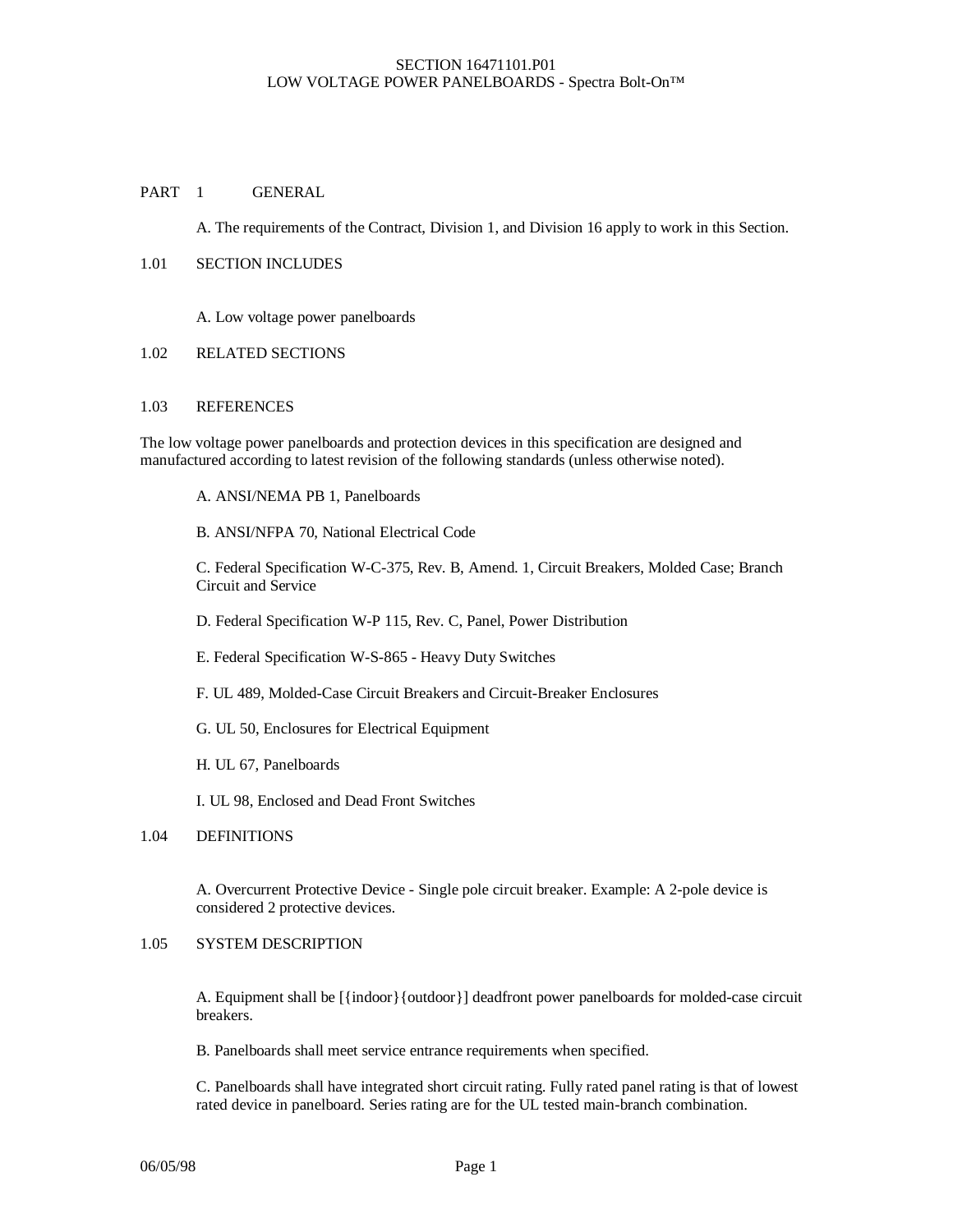## 1.06 SUBMITTALS

A. Manufacturer shall provide copies of following documents to owner for review and evaluation in accordance with general requirements of Division 1 and Division 16:

1. Product Data on specified product;

2. Shop Drawings on specified product;

3. Trip curves for each specified product;

# 1.07 PROJECT RECORD DOCUMENTS N/A

### 1.08 INSTALLATION, OPERATION AND MAINTENANCE DATA

A. Manufacturer shall provide copies of installation, operation and maintenance procedures to owner in accordance with general requirements of Division 1 and Division 16.

# 1.09 QUALITY ASSURANCE (QUALIFICATIONS)

A. Manufacturer shall have specialized in the manufacture and assembly of low voltage power panelboards for [25] years.

B. Low voltage power panelboards shall be listed and/or classified by Underwriters Laboratories in accordance with standards listed in Article 1.03 of this specification.

| 1.10 | REGULATORY REQUIREMENTS | N/A |
|------|-------------------------|-----|
|------|-------------------------|-----|

1.11 MOCK-UPS (FIELD SAMPLES) N/A

## 1.12 DELIVERY, STORAGE, AND HANDLING

A. Contractor shall deliver, store, protect, and handle products in accordance with recommended practices listed in manufacturer's Installation and Maintenance Manuals.

B. Ship each low voltage power panelboard section in individual shipping splits for ease of handling. Each panelboard section shall be mounted on shipping skids and wrapped for protection.

C. Contractor shall inspect and report concealed damage to carrier within specified time.

D. Contractor shall store in a clean, dry space. Maintain factory protection or cover with heavy canvas or plastic to keep out dirt, water, construction debris, and traffic.

E. Contractor shall handle in accordance with manufacturer's written instructions to avoid damaging equipment, installed devices, and finish.

## 1.13 PROJECT CONDITIONS (SITE ENVIRONMENTAL CONDITIONS)

A. Follow (standards) service conditions before, during and after panelboard installation.

B. Low voltage power panelboards shall be located in well-ventilated areas, free from excess humidity, dust and dirt and away from hazardous materials. Ambient temperature of area will be between minus [30] and plus [25] degrees C. Indoor locations shall be protected to prevent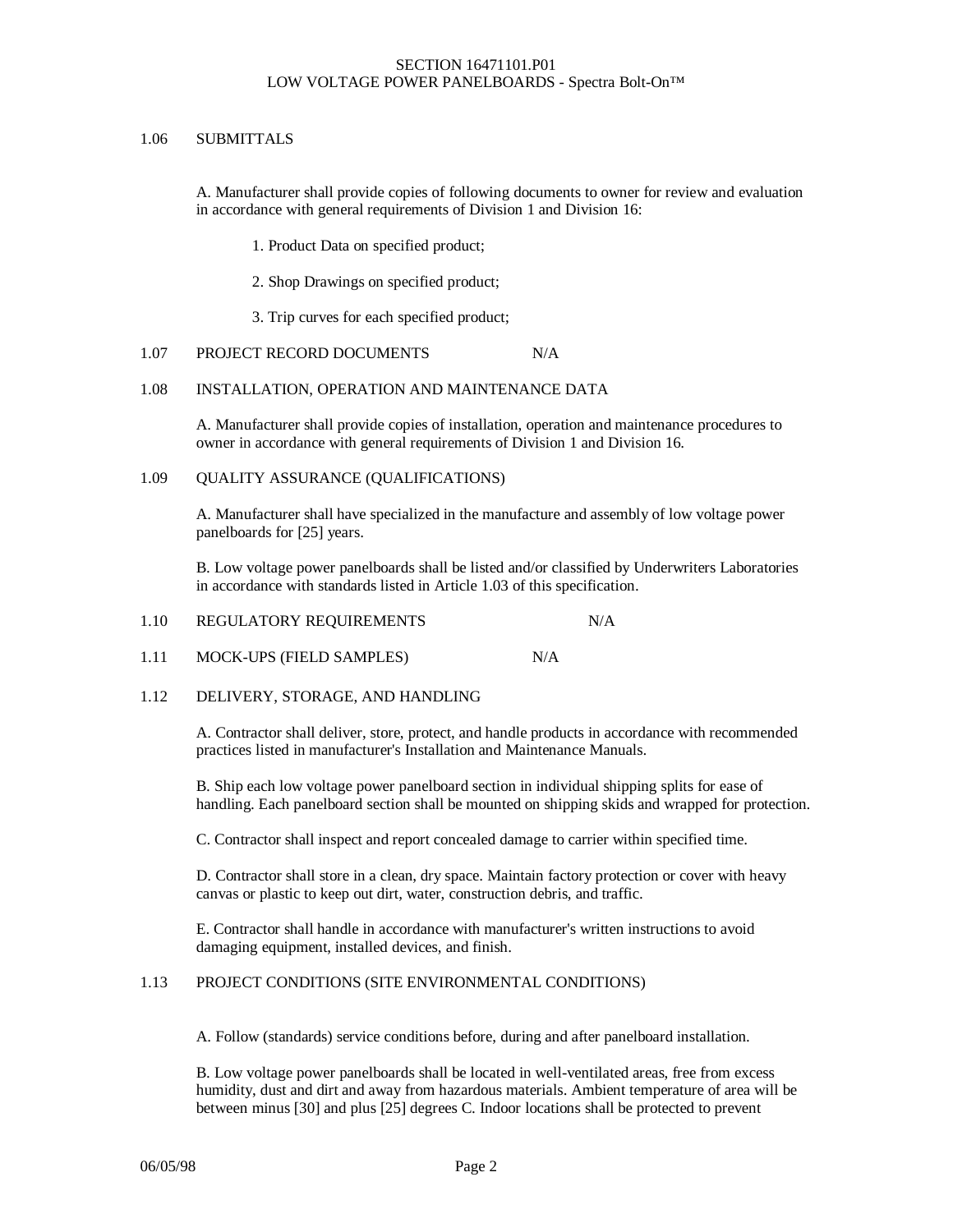moisture from entering enclosure.

#### 1.14 SEQUENCING AND SCHEDULING N/A

# 1.15 WARRANTY

A. Manufacturer warrants equipment to be free from defects in materials and workmanship for 1 year from date of installation or 18 months from date of purchase, whichever occurs first.

| 1.16 | <b>MAINTENANCE SERVICE</b> | N/A |
|------|----------------------------|-----|
|      |                            |     |

# 1.17 EXTRA MATERIALS N/A

#### 1.18 FIELD MEASUREMENTS

A. Contractor shall make all necessary field measurements to verify that equipment shall fit in allocated space in full compliance with minimum required clearances specified in National Electrical Code.

#### PART 2 PRODUCTS

#### 2.01 MANUFACTURER

A. General Electric Company products have been used as the basis for design. Other manufacturers' products of equivalent quality, dimensions and operating features may be acceptable, at the Engineer's discretion, if they comply with all requirements specified or indicated in these Contract documents.

# 2.02 MANUFACTURED ASSEMBLIES

A. Furnish GE Spectra Bolt-On™ Low Voltage Power Panelboards (or equal) as indicated in drawings.

#### 2.03 COMPONENTS

Refer to Drawings for: actual layout and location of equipment and components; current ratings of devices, bus bars, and components; voltage ratings of devices, components and assemblies; and other required details.

#### A. Enclosures

1. Panel box shall be galvaneeled code gauge sheet steel with removable end walls.

- 2. Enclosures shall be surface mounted.
- 3. Enclosures shall be NEMA [{1}{3R}{12}].

# B. Fronts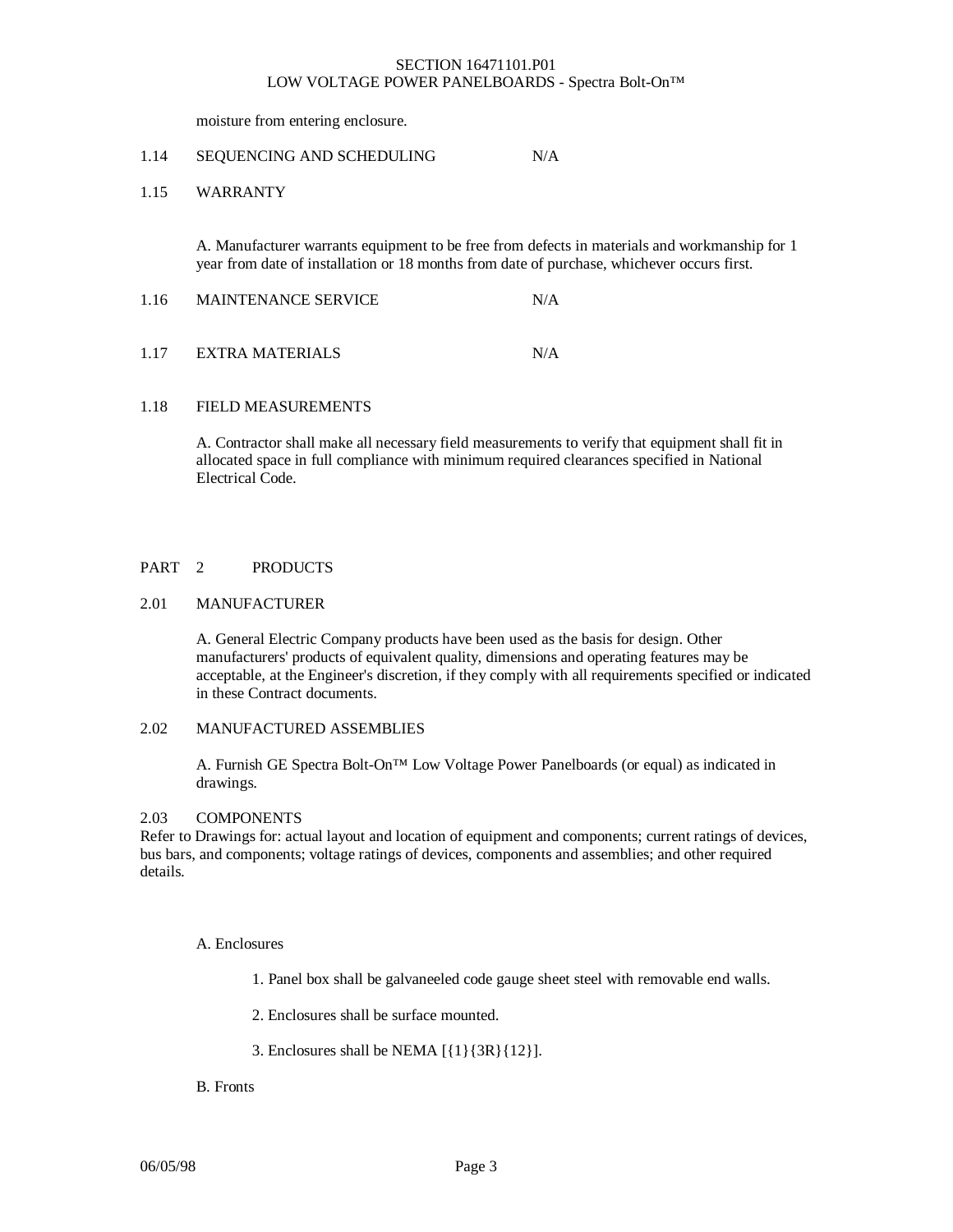1. Provide a four piece front to cover wiring gutter and wiring access areas. <{Provide a lockable hinged door} with semi-concealed hinges to cover access to circuit breakers.>

 $\leq$  {2. Hinged door fronts, when specified, shall be provided with (select one of the following three options) }{a lockable inner door with leaf hinges.}{door-in-door.}{a front-hinged to box.} An inner door shall cover the circuit protective devices and shall be able to be locked.>

<{3. Door locks shall be} {GE Valox style}{Yale #511}{National, flush lift latch}{3 point latch}.>

C. Interiors

1. Panelboard interior shall be designed and assembled such that circuit protective devices shall be solidlyconnected to the distribution panel vertical bus. The bus bars shall be attached to the feeder device by bolts and to the vertical bus by bolts and anti-turn methods.

2. Circuit breaker connectors shall be designed so that circuit breakers may be removed without disturbing adjacent devices.

3 Panelboards shall be rated as indicated in drawings. Main devices shall have maximum rating of 1200 amperes.

4. Panelboards shall have three vertically aligned bus bars.

5. Bus bars shall be [{aluminum}{copper}]. The bus bars shall have sufficient cross sectional area to meet UL 67 temperature rise requirements through actual tests. The bus bars shall be [{standard density rated for 1000 amperes per square inch copper}{standard density rated for 750 amperes per square inch aluminum}{reduced density rated for 800 amperes per square inch copper}{reduced density rated for 600 amperes per square inch aluminum}].

6. Bus bars shall be phase-sequenced and rigidly supported by high impact resistant, insulated bus supporting assemblies to prevent vibration or short circuit mechanical damage.

7. Neutral bus shall be [{fully rated}{200 percent rated}] where indicated on the drawings.

8. All solderless terminations shall be suitable for [{copper}{aluminum}] UL listed wire or cable and shall be tested and listed in conjunction with appropriate UL standards. Terminations shall be rated for use with conductor ampacity as assigned in the NEC 75 degree C table.

9. Ground wire terminations shall be provided as an optional kit for installation by panelboard installer without voiding UL label.

- D. Main and Branch Devices
	- 1. Circuit breakers

a. Main and branch circuit breakers shall be quick-make, quick break, and trip indicating, GE Type low voltage molded-case (or equal).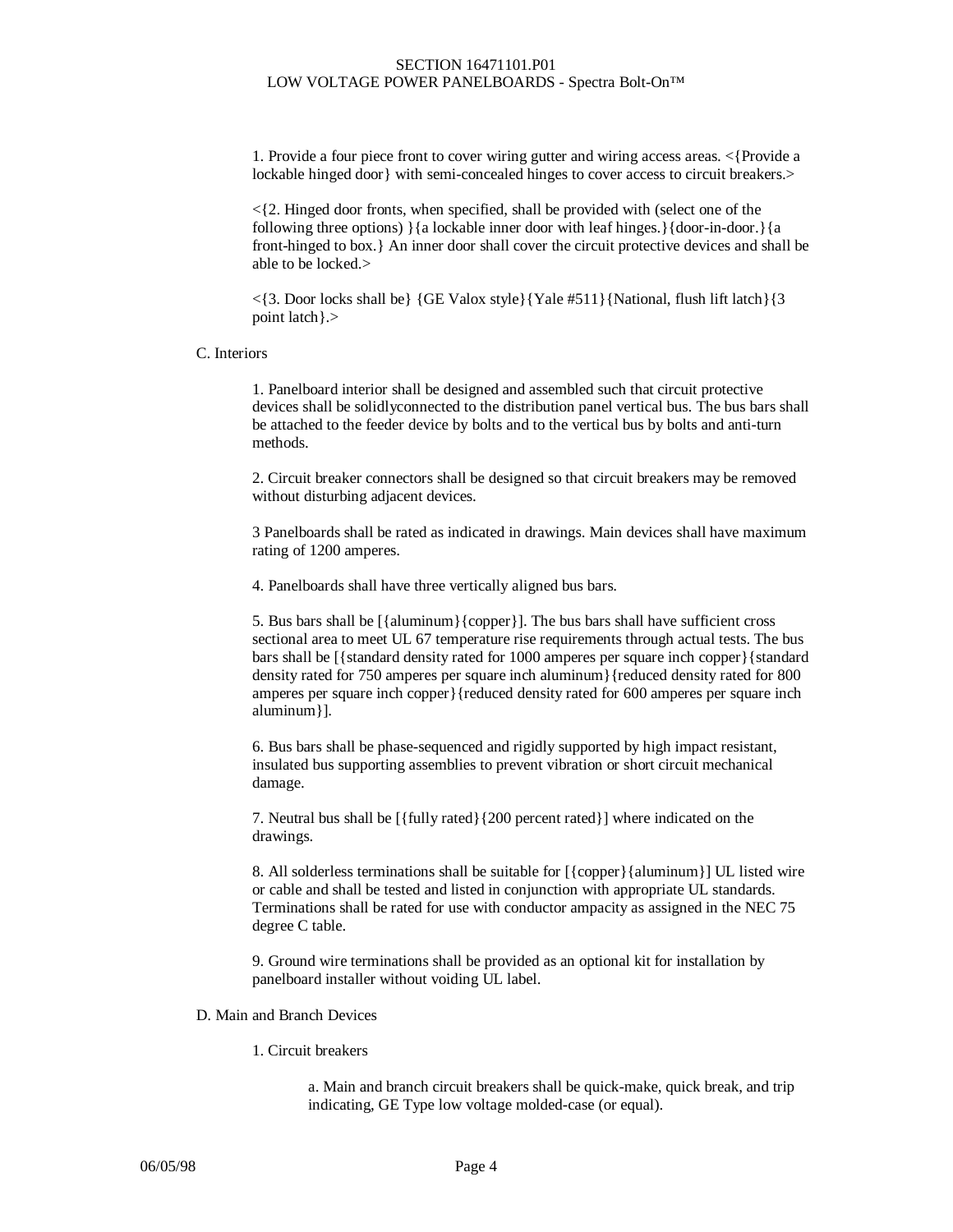b. Circuit breaker case shall have ON/OFF and International I/O position indicators.

c. Breaker faceplate shall list current rating, UL and IEC certification standards, and AIC ratings.

d. Circuit breakers shall be factory sealed and shall be date coded on breaker case.

e. Breakers shall be UL listed for reverse connection without restrictive line or load markings. Circuit breakers shall be able to mount in any operating position.

f. 3-pole breakers with ampere ratings greater than [150] ampere shall have interchangeable rating plugs.

g. All circuit protective devices shall have the following minimum symmetrical current interrupting capacity [{18kA}{25kA}{35kA}{50kA}{65kA}{100kA}]. Interrupting rating of breakers shall not be less than maximum short circuit current available at incoming line terminals as shown on plans.

h. Breakers shall have UL listed series ratings, if specified in drawings.

i. Main breakers and lugs shall be convertible by installer for top or bottom incoming feed.

 $\leq$ [i. Where indicated on the drawings, ] the main breaker shall be provided with integral ground fault pick-up and delay settings and adjustable long time, {and }{instantaneous }{and short time }{settings.}>

## E. Series Ratings

1. Panelboard series-connected ratings shall be attached to the panelboard enclosure.

# 2.04 ACCESSORIES

- A. <{Dual}{Through-feed}> lugs
- B. Padlocks
- C. Grounding bars. (Neutral bus shall have grounding lug for Service Entrance applications.)
- D. Exterior mounted equipment label

E. Furnish nameplates for each device as indicated in drawings. Color schemes shall be as indicated on drawings.

F. Provide a TVSS as specified in Section 16479010

2.05 TESTING

#### 2.06 FINISH

A. Standard panelboard boxes shall be galvanealed (zinc finished) or galvanized.